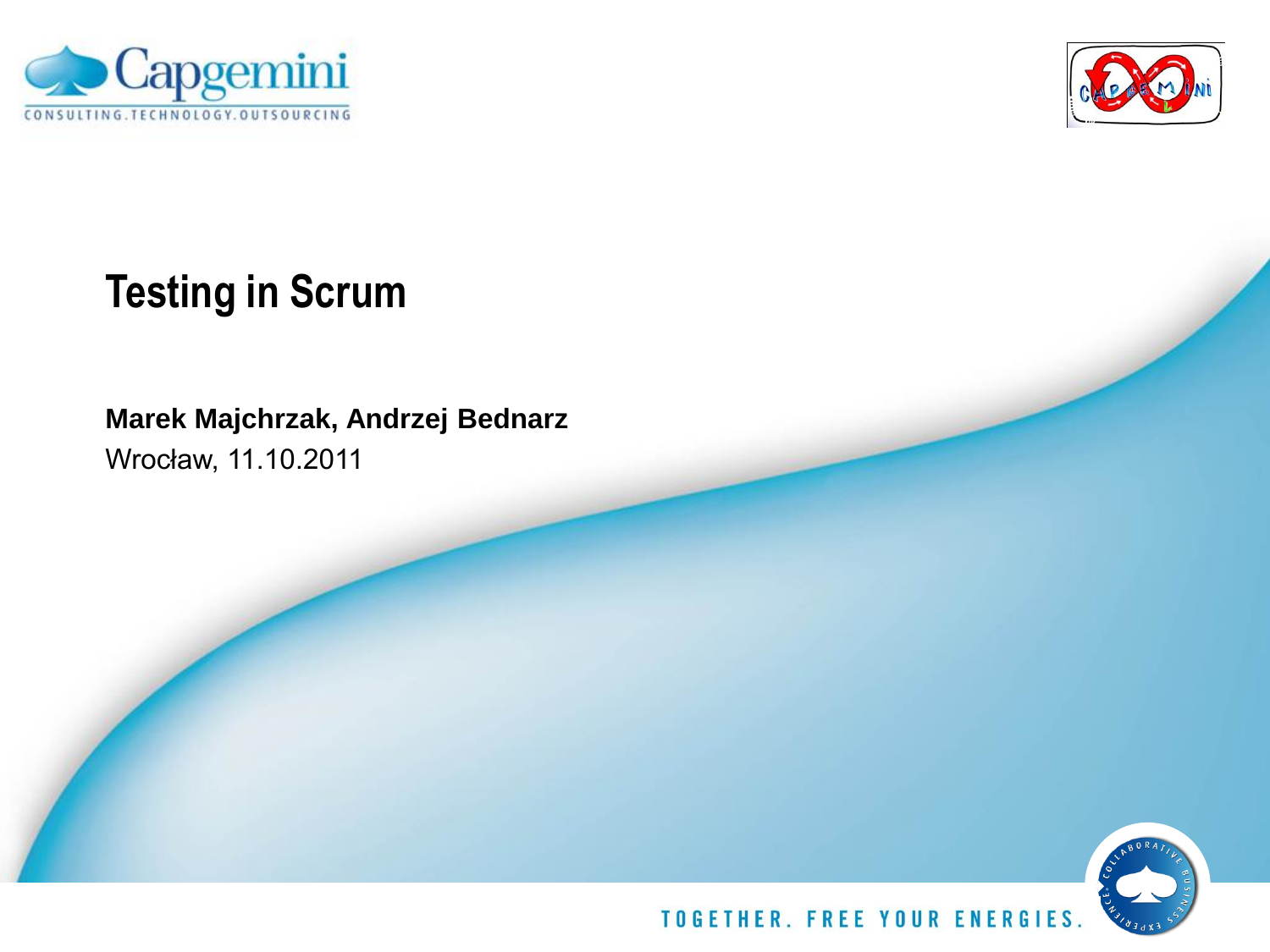## **AGENDA**

### • **Role of tester in an agile project**

- Acceptance testing
- Testing guidelines

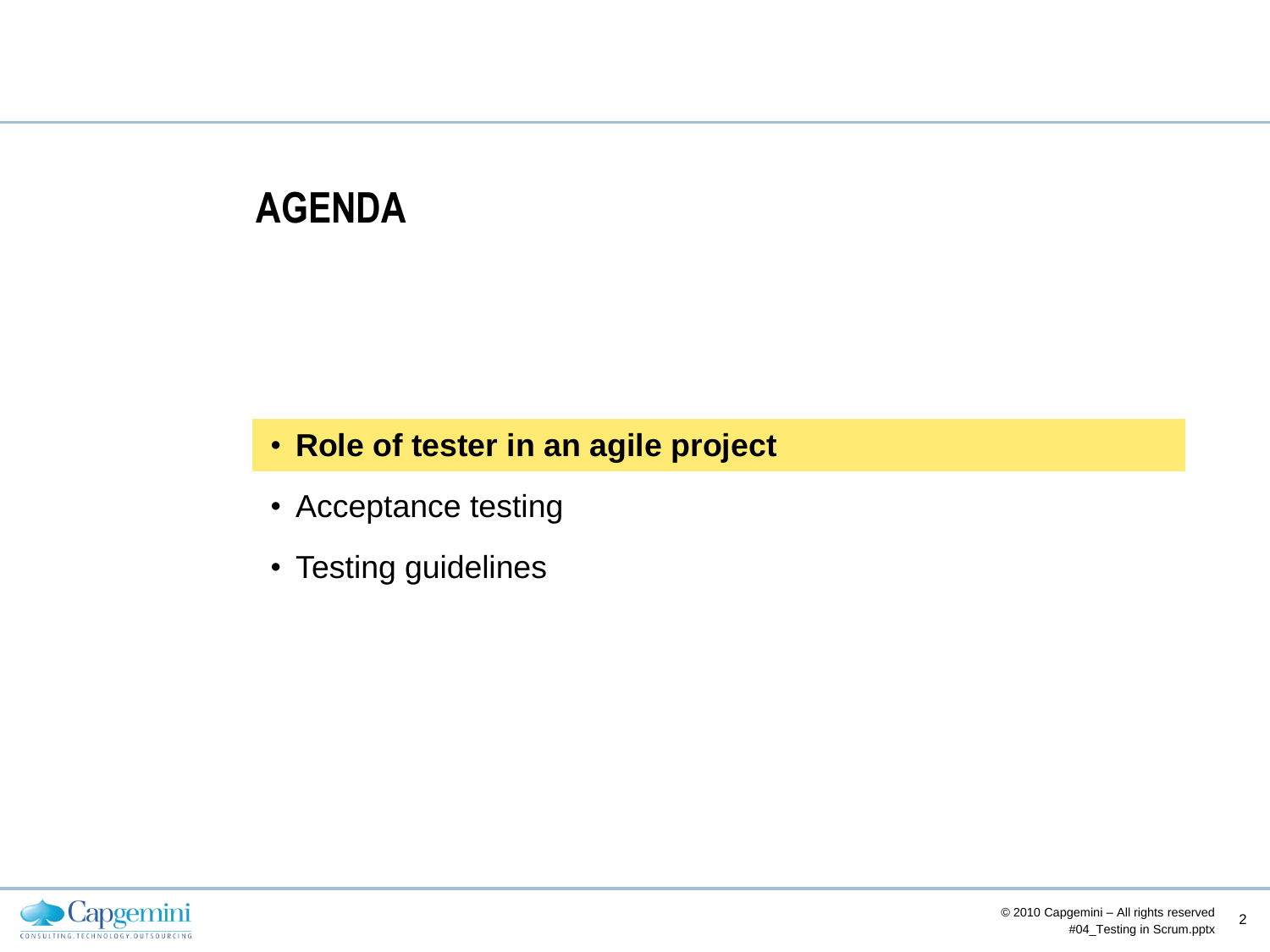#### *Tester is a member of the team!*



#### **Tester role:**

•The tester is the "signoff guy" - Nothing is considered "done" in a sprint until he says it's done. I've found that developers often say something is done when it really isn't.

- Prepare test cases.
- Set up a test environment.
- Clarify requirements.
- Improve build scripts.
- Further breakdown of stories into tasks.
- Help in pair programming.
- Identify key questions from the developers and get them answered.

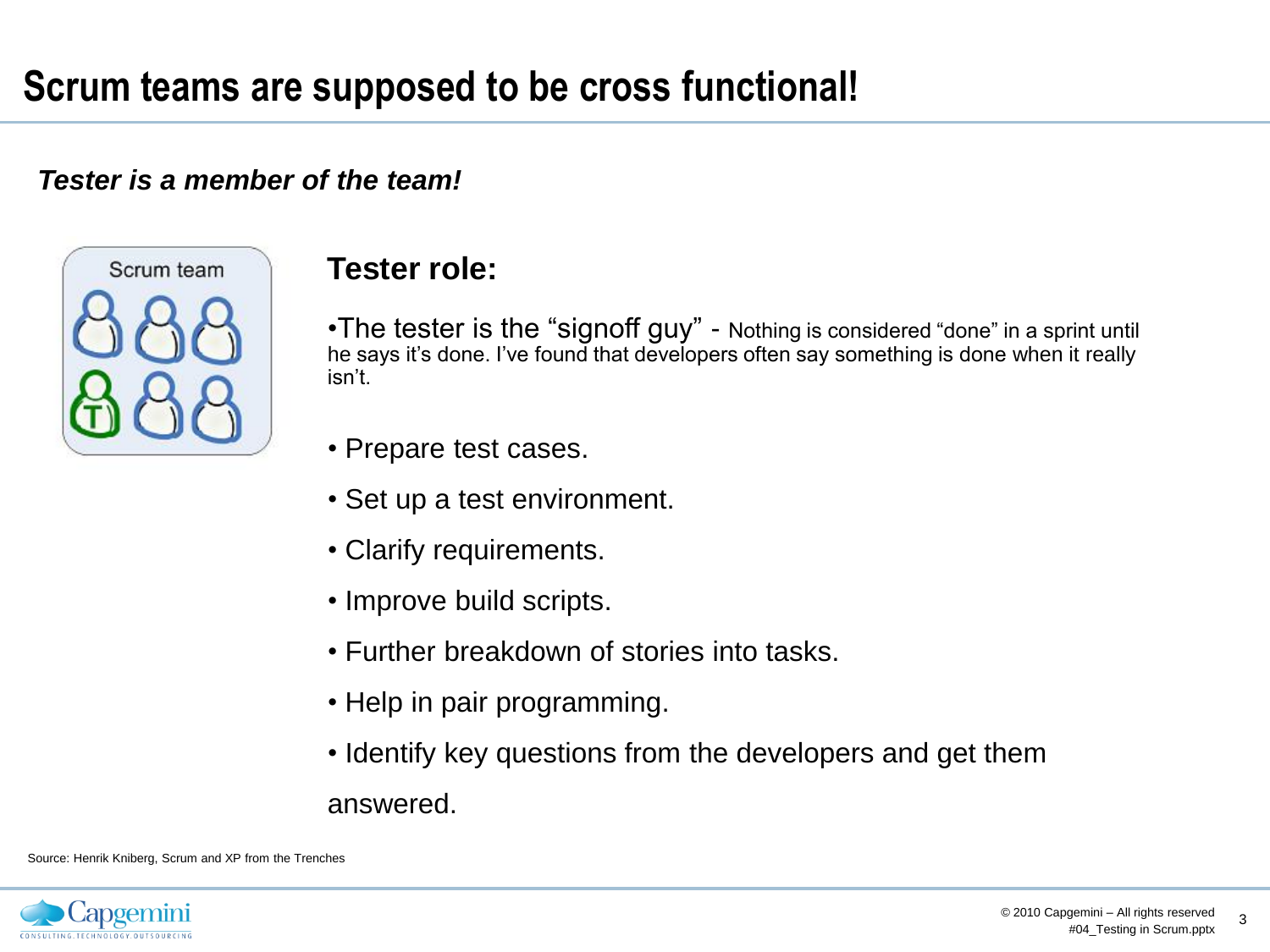*At the beginning of the project there might be nothing to test.*

*Agile team member is not only focused on his domain but should be crossfunctional (at least to some extent). If it is not then there is always some administration or configuration task to do.*

*If such person still cannot find job then we can ask to do coffee for all team members, which guarantees that next time he will find something to do…*

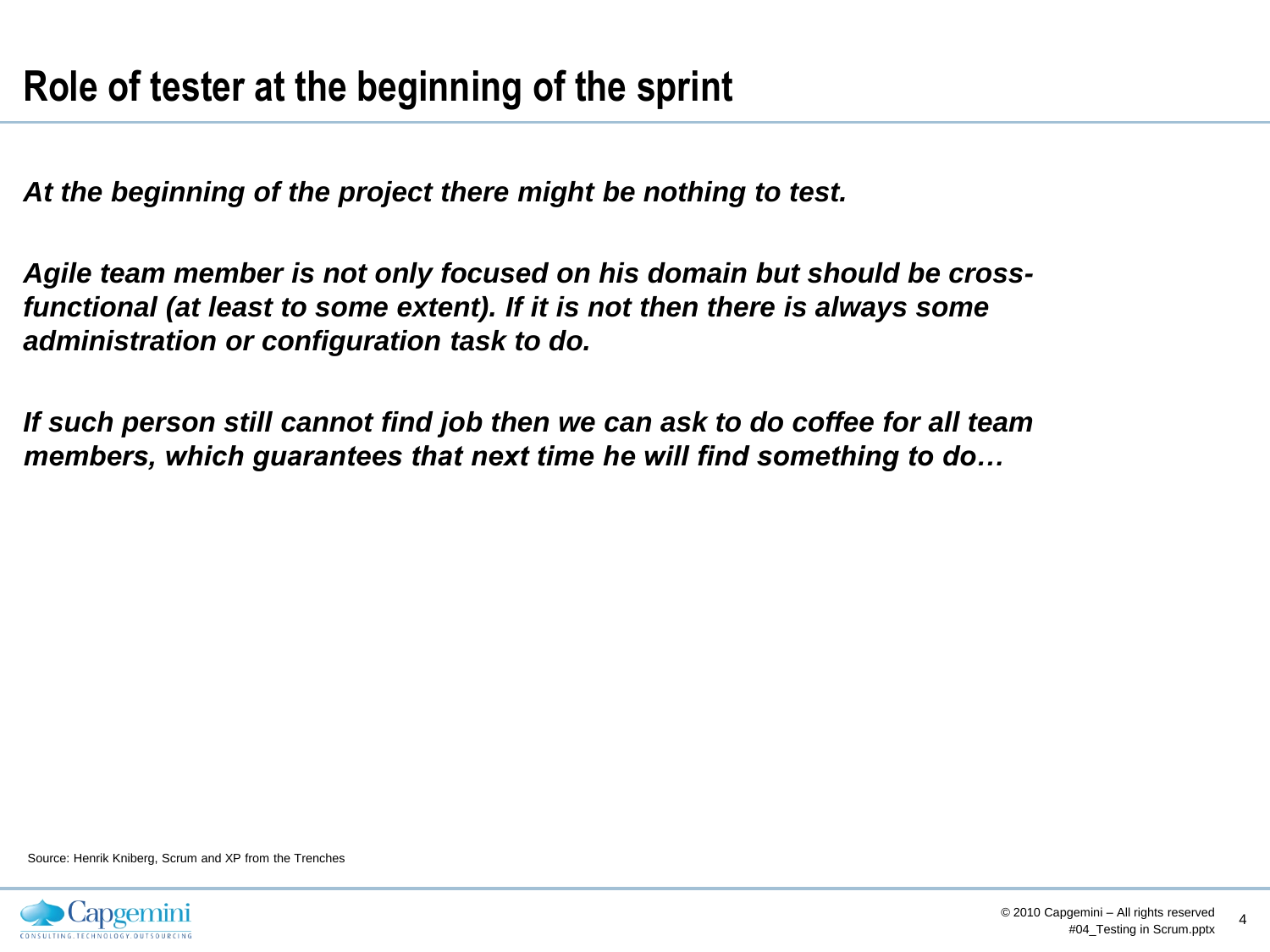## **AGENDA**

- Role of tester in an agile project
- **Acceptance testing**
- Testing guidelines

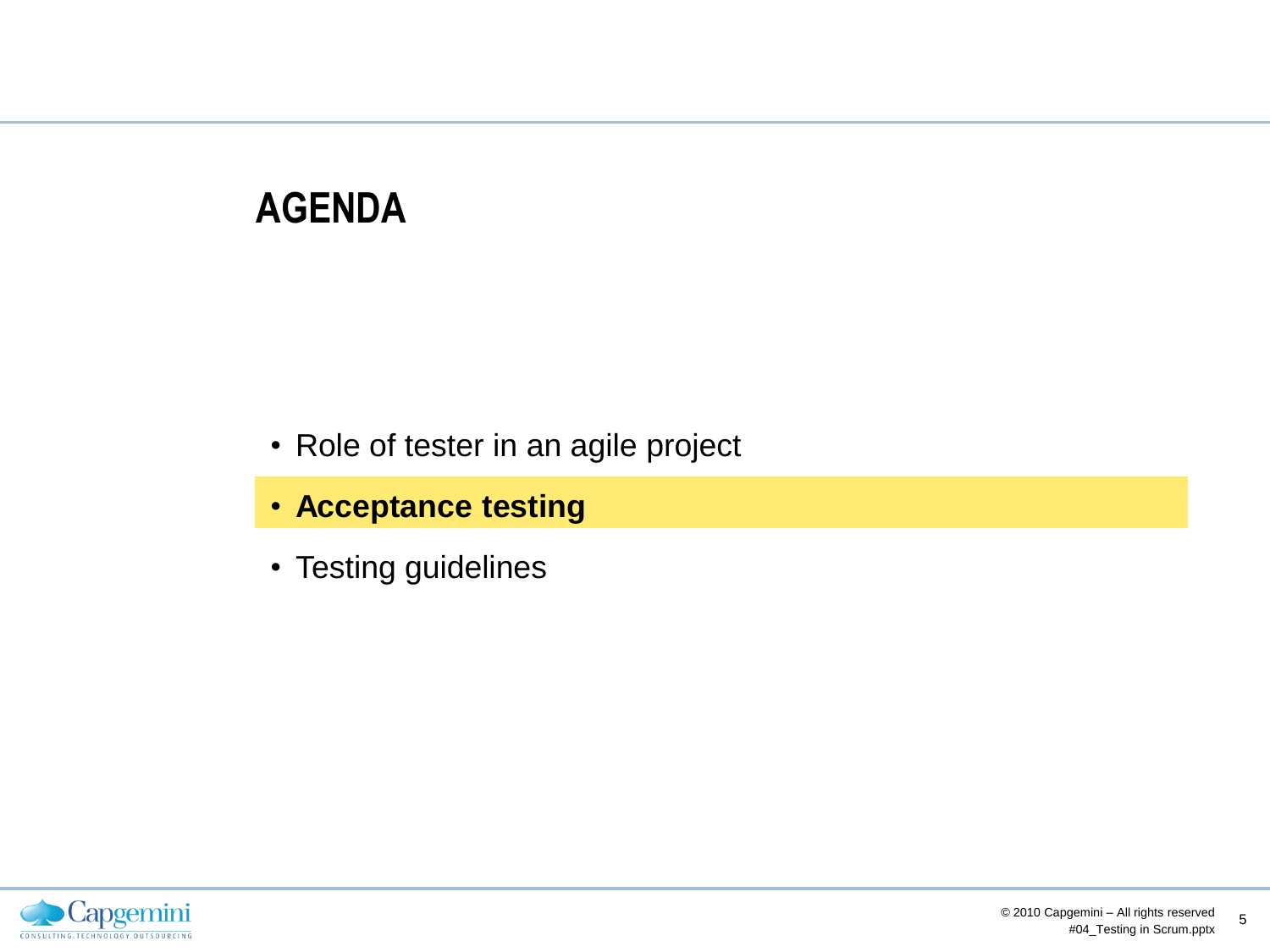## **The ideal Scrum world**



*In the ideal Scrum world, a sprint results in a potentially deployable version of your system. So just deploy it, right?*

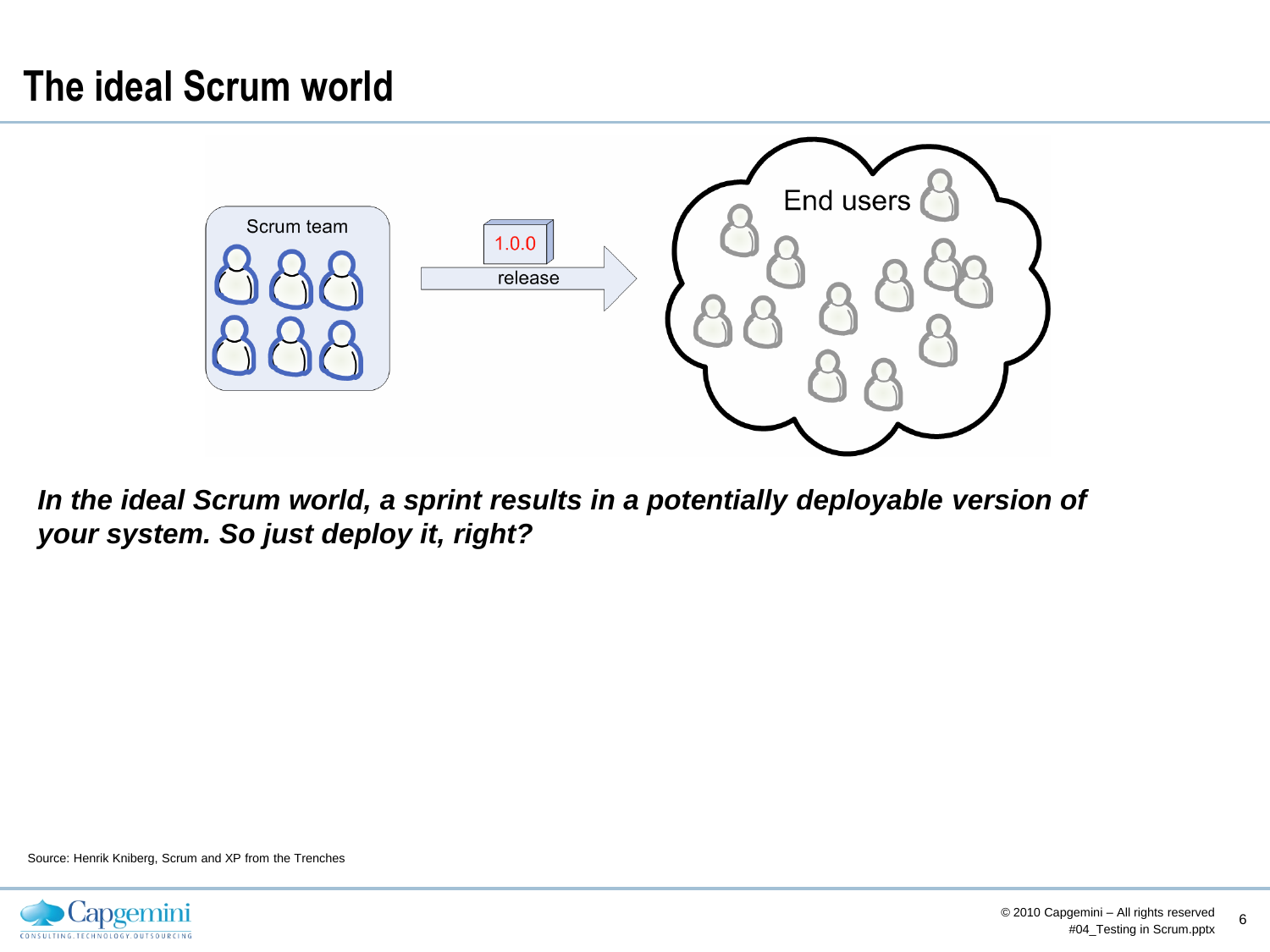### **Acceptance testing**

*Wrong. Some kind of manual acceptance testing phase is required.*



*That's when dedicated testers that are not part of the team* 

*The testers access the system in exactly the same way as the end users, which means they must be done manually (assuming your system is for Human users).*

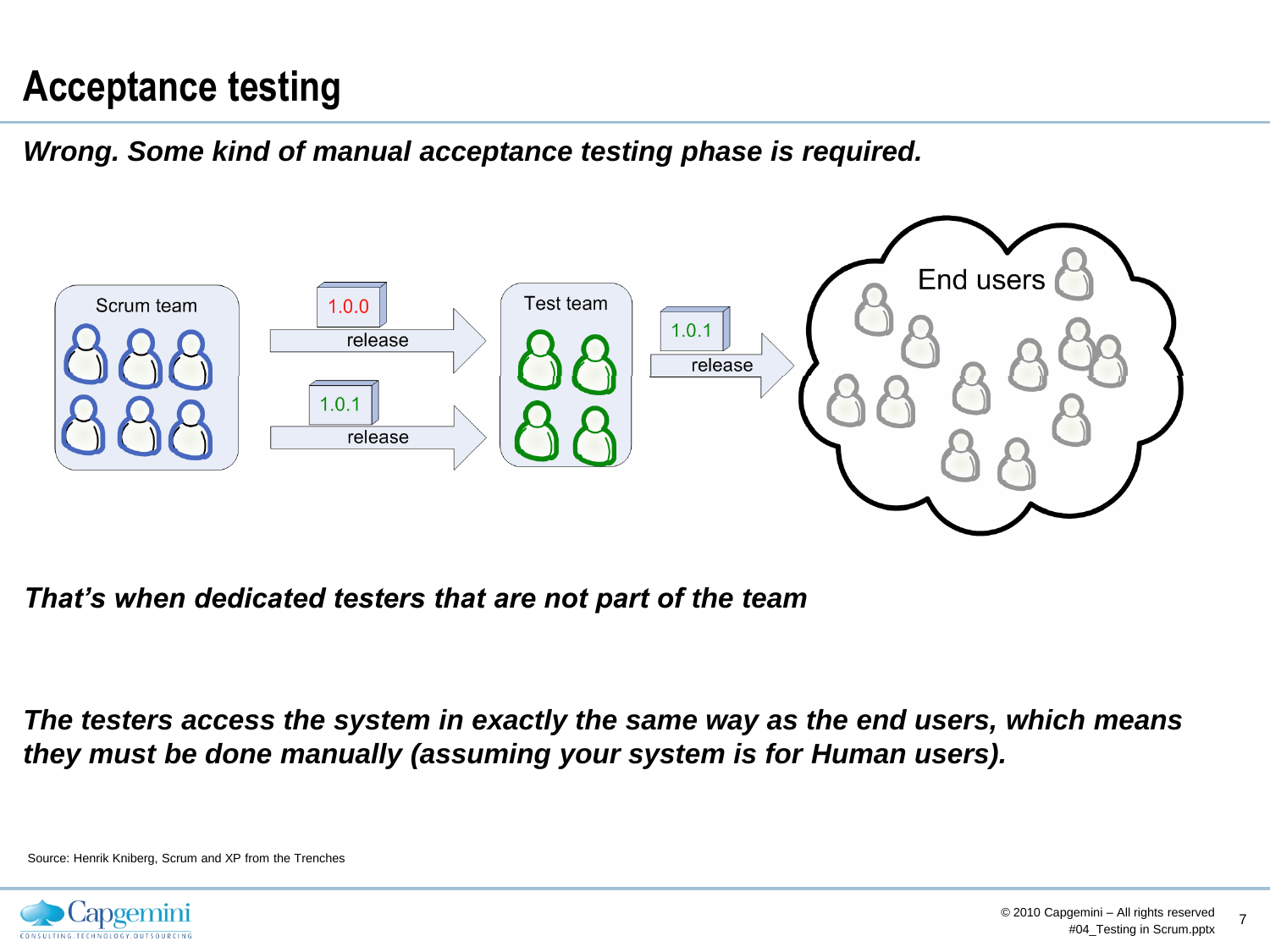### **Acceptance testing disrupts sprint flow**



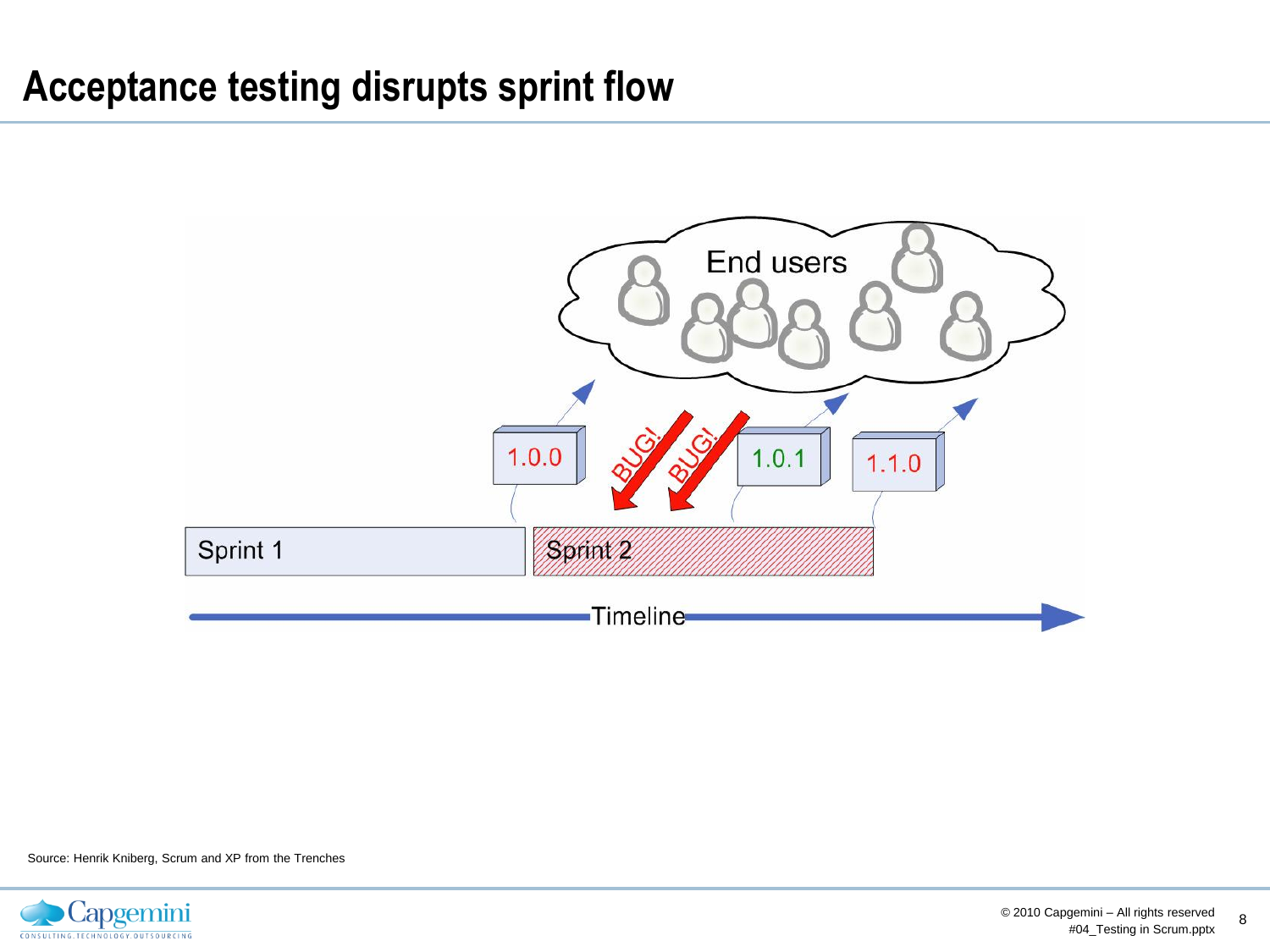### **How to cope with Acceptance testing issues**

*No clear answer, only some tips.*

*Approach 1: "Don't start building new stuff until the old stuff is in production"*



*Approach 2: "OK to start building new stuff, but reserve a buffer and prioritize getting the old stuff into production"*



#### *Sometimes, it is not possible to apply time-boxed sprints -> stop using scrum (kanban?)*

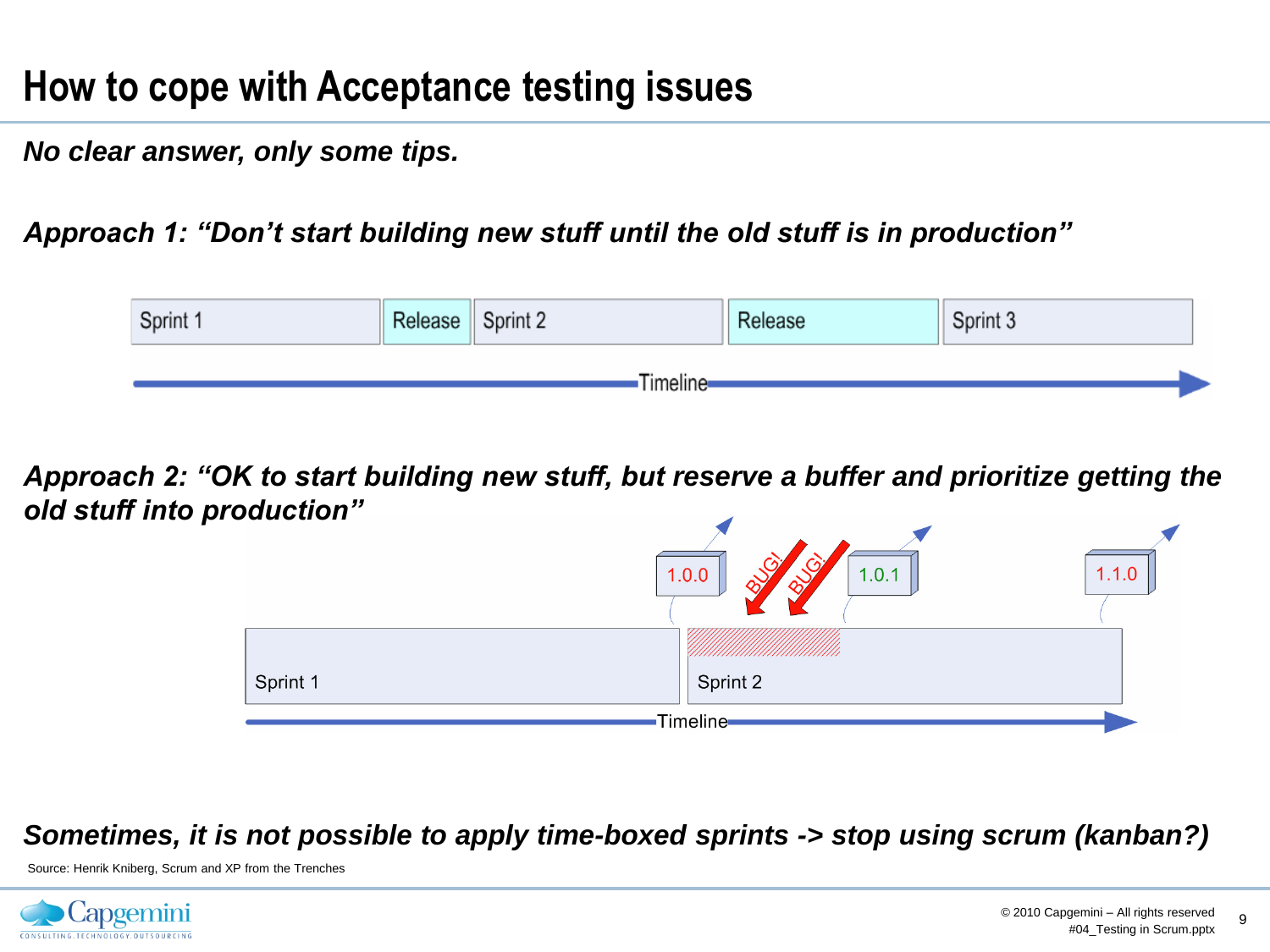## **AGENDA**

- Role of tester in an agile project
- Acceptance testing
- **Testing guidelines**

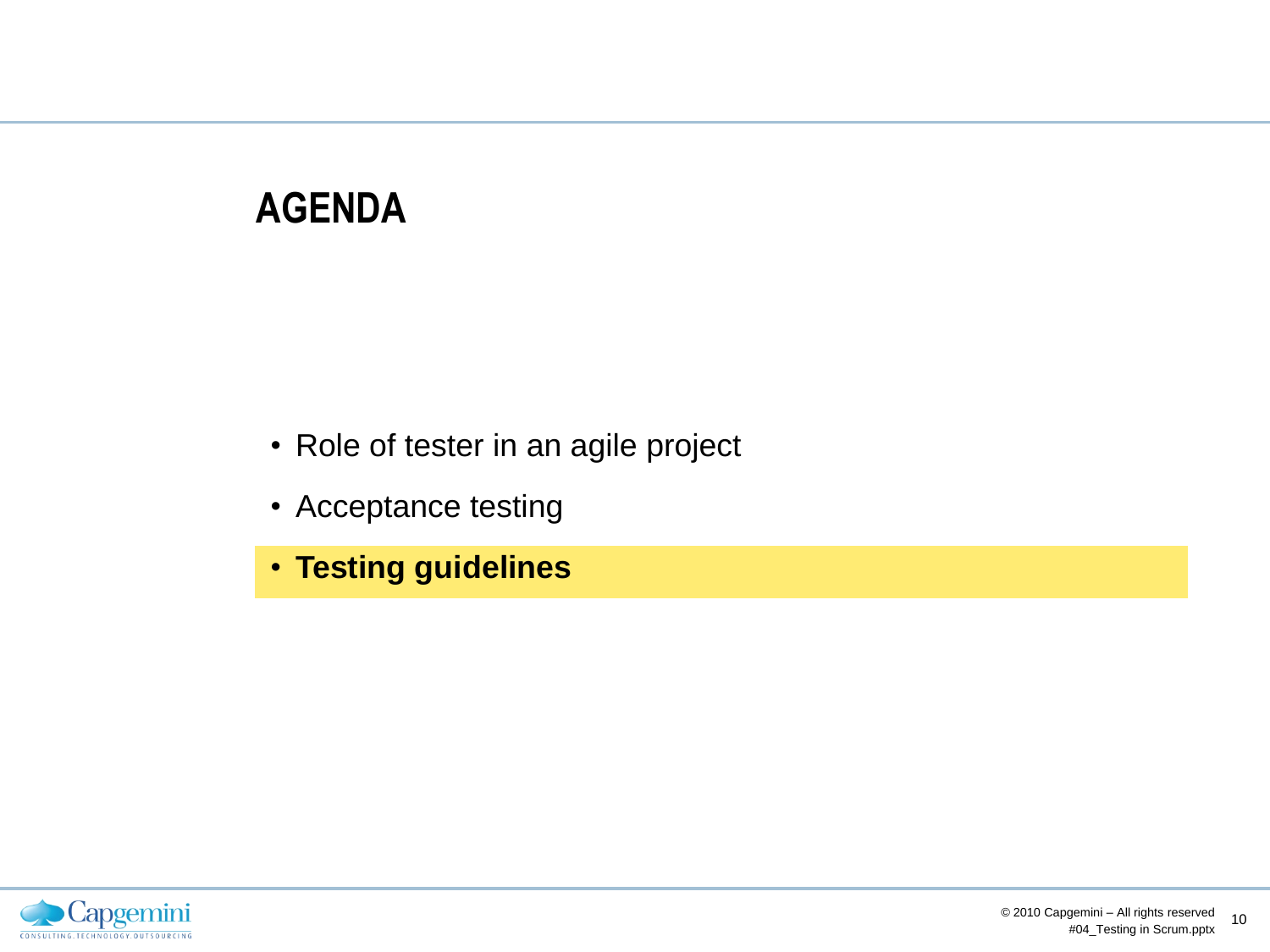## **How to improve the situation**

*Minimize acceptance test phase by:*

- *Remember: testers are part of your team*
- *Automate tests*
- *Maximizing the quality of the code delivered from the Scrum team*
- *Maximizing the efficiency of the manual test work (best testers, best tools)*
- *Increase quality by doing less per sprint*

•*Continually improve*



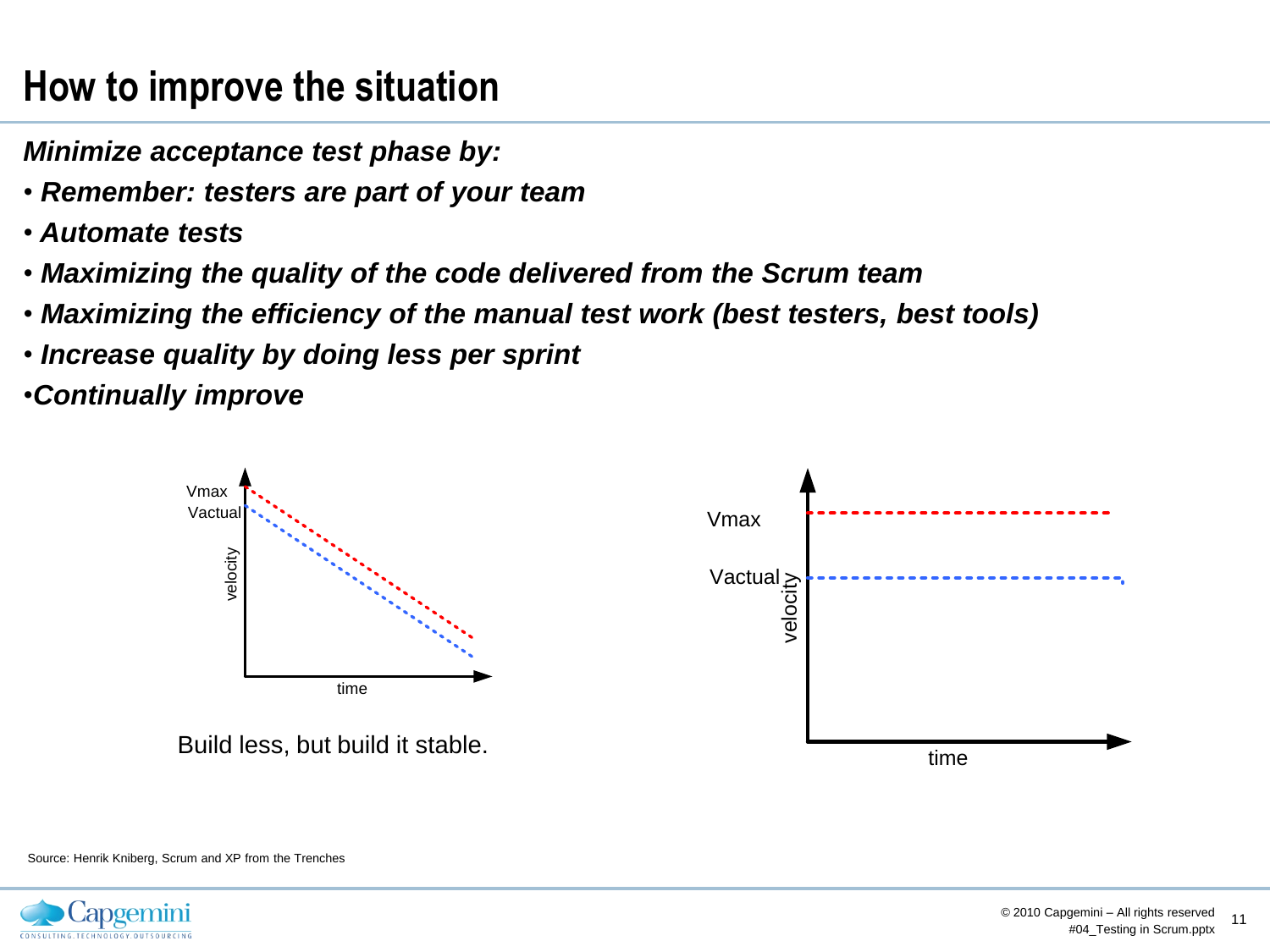## **Sources & References**

- *1. Henrik Kniberg, Scrum and XP from the Trenches, http://www.infoq.com/minibooks/scrum-xp-from-the-trenches*
- *2. http://www.slideshare.net/dwhelan/agile-testing-and-the-role-of-theagile-tester*
- *3. Lisa Crispin, Agile Testing: A Practical Guide for Testers and Agile Teams*